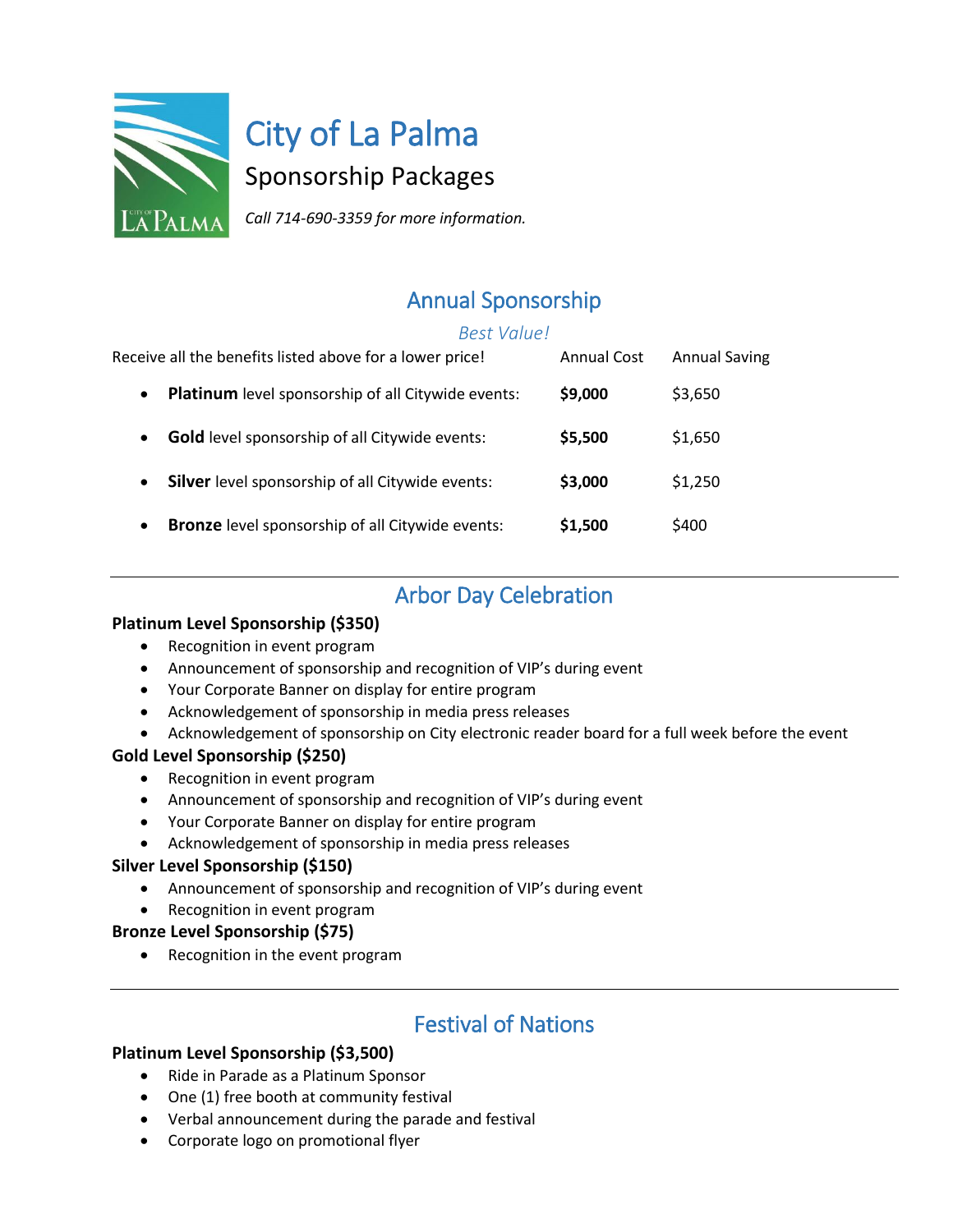- Corporate Sponsorship on City electronic reader board
- Acknowledgement of sponsorship in media press releases

## **Gold Level Sponsorship (\$2,250)**

- Ride in parade as a Gold Sponsor
- Verbal announcement during the parade and festival
- Corporate logo on promotional flyer
- Corporate Sponsorship on City electronic reader board
- Acknowledgement of sponsorship in media press releases

### **Silver Level Sponsorship (\$1,000)**

- Corporate logo on promotional flyer
- Verbal announcement during the parade and festival
- Acknowledgement of sponsorship in media press releases

### **Bronze Level Sponsorship (\$500)**

- Corporate logo on promotional flyer
- Verbal announcement during the parade and festival

## Memorial Day Ceremony

### **Platinum Level Sponsorship (\$500)**

- Reserved VIP seating for four (4) people
- Recognition in event program
- Acknowledgement of sponsorship in media press releases
- Acknowledgement of sponsorship on City electronic reader board for a full week before the event.

## **Gold Level Sponsorship (\$350)**

- Reserved VIP seating for two (2) people
- Recognition in event program
- Acknowledgement of sponsorship in media press releases

## **Silver Level Sponsorship (\$150)**

- Reserved VIP seating for one (1) person
- Recognition in event program

#### **Bronze Level Sponsorship (\$75)**

Recognition in the event program

## **Silver Level Sponsorship (\$1,000)**

- Corporate logo on promotional flyer
- Verbal announcement during the parade and festival
- Acknowledgement of sponsorship in media press releases

## **Bronze Level Sponsorship (\$500)**

- Corporate logo on promotional flyer
- Verbal announcement during the parade and festival

## Fitness Run for Fun  $-$  July 4<sup>th</sup>

#### **Platinum Level Sponsorship (\$3,500)**

- 15 Full Run Entries (Includes Run t-shirts and pancake breakfast tickets)
- Opportunity to present the overall winner in each of the three races with the Mayor
- Opportunity to assist in starting the race
- Corporate sponsorship on City electronic reader board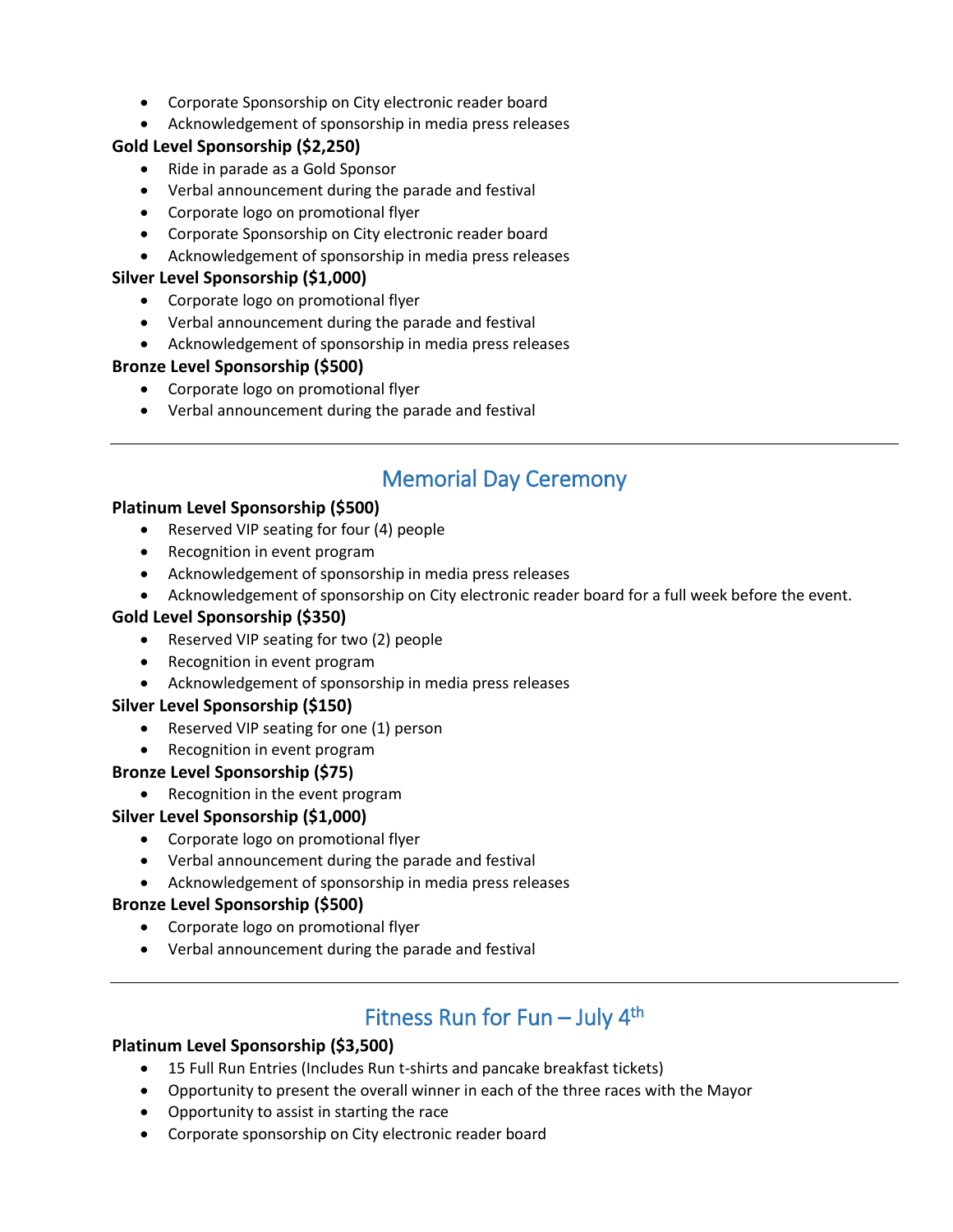- Corporate logo printed on Run for Fun t-shirts
- Corporate logo displayed on Run flyers
- Verbal acknowledgement at awards ceremony
- Acknowledgement of sponsorship in media press releases

## **Gold Level Sponsorship (\$2,000)**

- 5 Full Run Entries (Includes Run t-shirts and pancake breakfast tickets)
- Corporate sponsorship on City electronic reader board
- Corporate logo printed on Run for Fun t-shirts
- Corporate logo displayed on Run flyers
- Verbal acknowledgement at awards ceremony
- Acknowledgement of sponsorship in media press releases

### **Silver Level Sponsorship (\$1,000)**

- 2 Run Entries (Includes Run t-shirts and pancake breakfast tickets)
- Corporate logo displayed on Run flyers
- Verbal acknowledgement at awards ceremony
- Acknowledgement of sponsorship in media press releases

## **Bronze Level Sponsorship (\$500)**

- Corporate logo displayed on Run flyers
- Acknowledgement of sponsorship in media press releases

## Concerts in the Park – Summer

### **Platinum Level Sponsorship (\$3,500)**

- Corporate sponsorship on City electronic reader board
- Your Corporate Banner on stage for entire concert series
- Full page (8.5" x 11") advertisement in program for entire concert series
- Acknowledgement in the Summer La Palma Mosaic

## **Gold Level Sponsorship (\$2,000)**

- Corporate sponsorship on City electronic reader board
- Your Corporate Banner on stage for entire concert series
- Half page (8.5" x 5.5") advertisement in program for entire concert series
- Acknowledgement in the Summer La Palma Mosaic

## **Silver Level Sponsorship (\$1,000)**

- Quarter Page (4.25" x 5.5") advertisement in program for entire concert series
- Acknowledgement in the Summer La Palma Mosaic

#### **Bronze Level Sponsorship (\$500)**

- Mention in program for entire concert series
- Acknowledgement in the Summer La Palma Mosaic

## Halloween Carnival

#### **Platinum Level Sponsorship (\$800)**

- Announcement of sponsorship over microphone, periodically throughout the evening event
- Your Corporate Banner on display in the Carnival area
- Corporate logo on promotional flyer
- Corporate Sponsorship on City electronic reader board
- Acknowledgement of sponsorship in media press releases